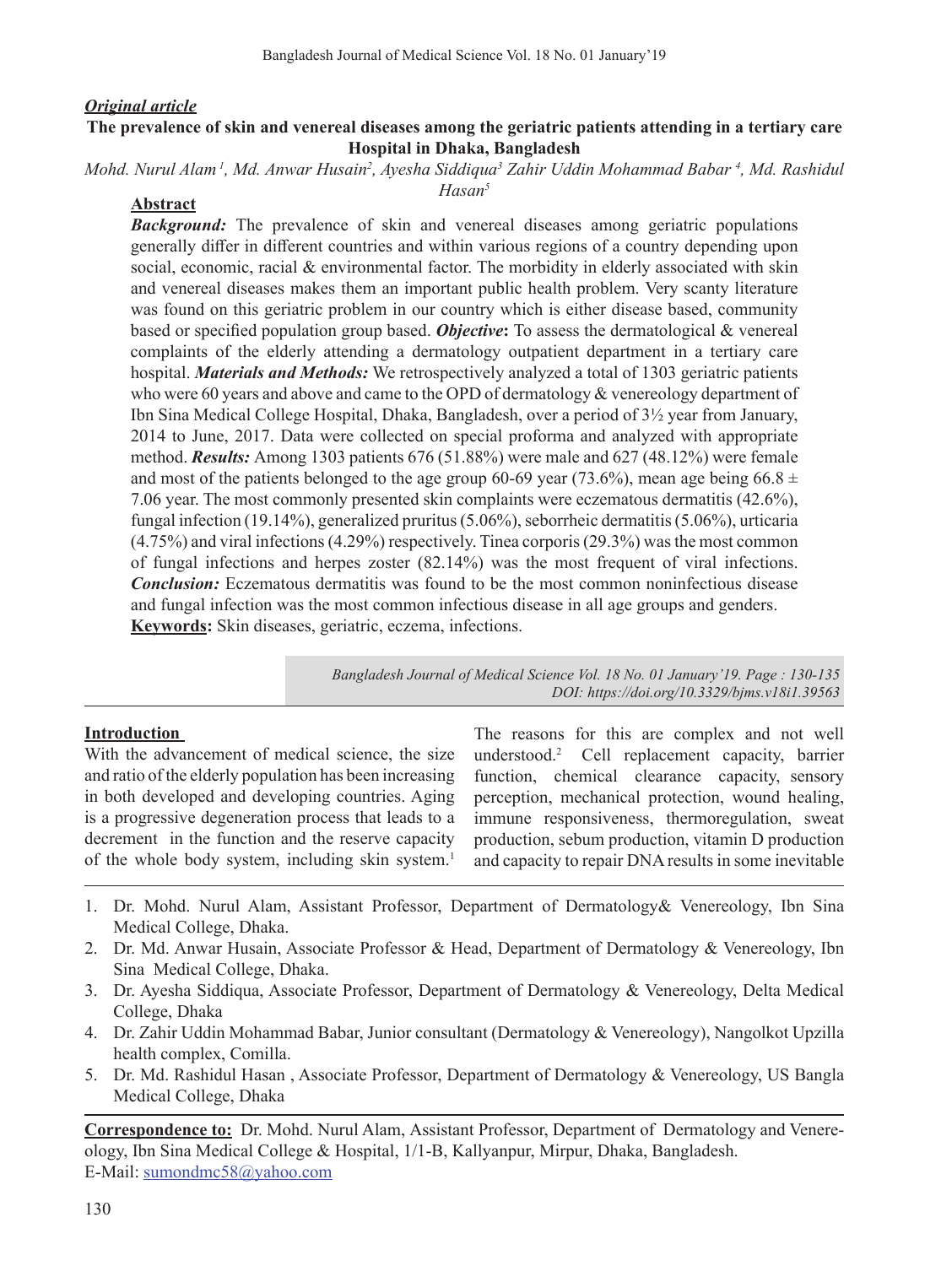changes, such as roughness, wrinkling, laxity of the skin and atypical presentations of dermatological diseases.<sup>12</sup> Due to these changes, their chances of developing skin disorders increases.<sup>4</sup> Most of these dermatologic diseases are not life threatening, but affect the quality of life. In this study, we tried to evaluate the frequency as well as the age and gender distribution of the skin and venereal disorders in patients of 60 years and above of age.

## **Materials & Methods**

This study was undertaken in the outpatient department of Dermatology & Venereology, Ibn Sina Medical College, Dhaka, Bangladesh. We retrospectively analyzed a total of 1303 geriatric patients who were 60 years and above and came to the OPD of dermatology & venereology department, from January, 2014 to June, 2017. The total study period was 3½ year. The inclusion criteria were age more or equals to 60 years, patients must have approached the dermatology OPD, the presence of accurate diagnosis in the medical records. Patients of less than 60 years of age, with inadequate data or without a definitive diagnosis were excluded. The patients were categorized according to their gender, age and dermatological & venereological diagnoses. Data were collected on special proforma and analyzed with appropriate method.

**Ethical clearance**: The study was approved by Ethics Committee of Ibn Sina Medical College, Dhaka, Bangladesh prior to publication.

## **Results**

A total of 1303 geriatric patients attended the dermatology & venereology OPD over a 3½ year period. Of these 676 (51.88%) were male and 627 (48.12%) were female. The age range was from 60 to 100 years; and the mean age was  $66.8 \pm 7.06$  year. The male to female ratio was 1.08.

Most of the patients 959 (73.6%) were belonged to age group 60-69 year, 279 (21.4%) patients were in age group 70-79 year, and 65 (4.98%) patients were in the 80 year and above age group. Ages along with gender distribution were also noted (Table-1 & Table-3).

The most commonly found skin diseases were eczematous dermatitis (42.6%), Fungal infections (19.08%), Generalized pruritus (5.06%), Seborrheic dermatitis ( 5.06%), Urticaria (4.75%), Viral infections (4.29%) respectively.

In male patients the five most frequent dermatological

complaints were Eczematous dermatitis (20.26%), Fungal infections(10.05%), Erectile dysfunction & Premature ejaculation(4.14%), Seborrheic dermatitis(3.22%), Urticaria(3.22%). However in females the most frequent complaints were Eczematous dermatitis(22.33%), Fungal infections (9.02%), Generalized pruritus(2.9%), Urticaria (2.22%), Viral infections (2.11%) (Table-2).

The commonly found fungal infections were tinea corporis (29.3%), candidiasis (26.5%), tinea cruris (19.8%), onychomycosis (11.24%), tinea pedis (9.64%), pityriasis versicolor (4.02%) respectively. The frequently seen viral infections were herpes zoster  $(82.14\%)$ , wart  $(10.7\%)$  and herpes simplex virus infection (7.14%). Of bacterial infections pyoderma ( furunculosis- 91.67%, impetigo- 8.3%) is the most common.

Among the neoplastic diseases, benign neoplasia was 3.22% and malignant neoplasia was 0.46% of total dermatological presentations. Of malignant neoplasia, the frequency of basal cell carcinoma was 82.3%, squamous cell carcinoma was 12% and melanoma was 3.7%. Among papulosqumous disorders psoriasis (2.76%) and lichen planus (0.084%) were the main diseases found in 47 patients. Immunobullous disorders found in 6  $(0.46\%)$  patients. 54 patients  $(4.14\%)$ , all males, came to our OPD with the complaints of erectile dysfunction & premature ejaculation. Among pigmentary disorders, vitiligo patients were slightly more (1.15%) than melasma patients (0.997%). Very few geriatric patients (0.38%) came to us for their alopecia problem (Table-2).

In the age groups of 60-69 year and 70-79 year, the most frequent diseases are almost same. These are eczematous dermatitis, fungal infections, viral infections. In the age group of 80 year and above, eczematous dermatitis, viral infections( specially herpes zoster) and fungal infections were most frequently found (Table-3).

**Table-1**: Gender distribution according to age group  $(n=1303)$ 

| Age groups      | Male $(\% )$           | Female $(\% )$ Total $(\% )$ |            |
|-----------------|------------------------|------------------------------|------------|
| $60-69$ years   |                        | 487 (37.38) 472 (36.22)      | 959 (73.6) |
| $70-79$ years   | 153 (11.54) 125 (9.67) |                              | 279(21.4)  |
| $\geq 80$ years | 36(2.76)               | 29(2.22)                     | 65 (4.98)  |
| Total           |                        | $676(51.88)$ $627(48.12)$    | 1303 (100) |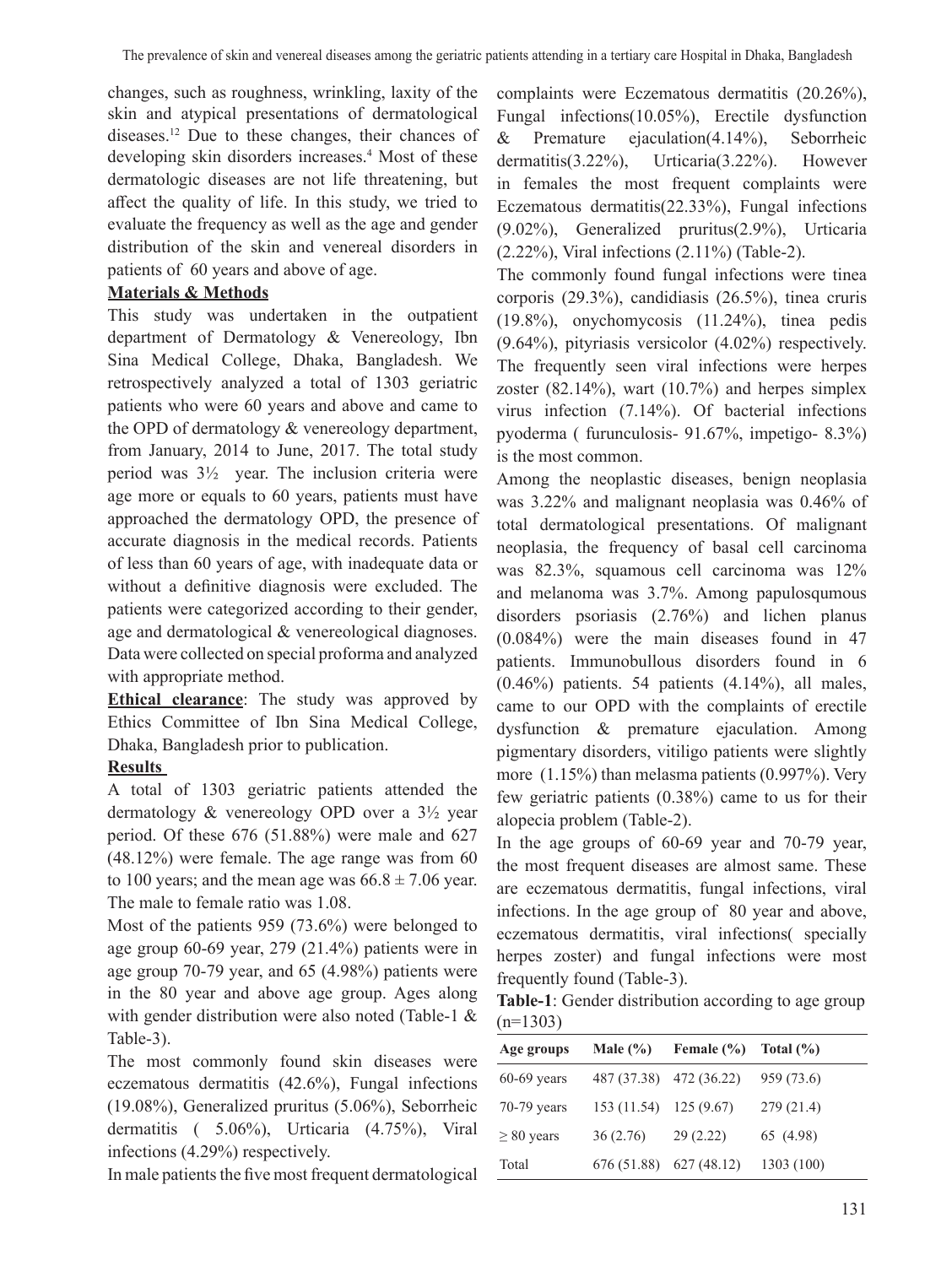|                                 |                        | Male<br><b>Total</b> |          | Female        |            |               |
|---------------------------------|------------------------|----------------------|----------|---------------|------------|---------------|
| <b>Diseases</b>                 | $\mathbf{N}\mathbf{0}$ | $\frac{0}{0}$        | $\bf No$ | $\frac{0}{0}$ | $\bf No$   | $\frac{0}{0}$ |
| Dermatitis & Eczema             | 55                     | 42.6                 | 264      | 20.26         | 291        | 22.33         |
| Seborrheic dermatitis           | 66                     | 5.06                 | 42       | 3.22          | 26         | 2.0           |
| Photodermatitis                 | 11                     | 0.84                 | 5        | 0.38          | 06         | 0.46          |
| Urticaria                       | 62                     | 4.75                 | 33       | 2.53          | 29         | 2.22          |
| <b>Generalized Pruritus</b>     | 66                     | 5.06                 | 14       | 1.07          | 38         | 2.9           |
| Psoriasis                       | 36                     | 2.76                 | 21       | 1.60          | 15         | 1.15          |
| Lichen Planus                   | 11                     | 0.84                 | 06       | 0.46          | 05         | 0.38          |
| Melasma                         | 13                     | 0.997                | 3        | 0.23          | 12         | 0.92          |
| Vitiligo                        | 15                     | 1.15                 | 6        | 0.46          | 09         | $0.7\,$       |
| Benign Tumour                   | 42                     | 3.22                 | 29       | 2.22          | 13         | 0.99          |
| Malignant Tumour                | 06                     | 0.46                 | 03       | 0.23          | 03         | 0.23          |
| Drug reaction                   | 12                     | 0.92                 | 06       | 0.46          | 06         | 0.46          |
| <b>Bullous</b> disease          | 06                     | 0.46                 | 03       | 0.23          | 03         | 0.23          |
| Acne                            | 03                     | 0.23                 | $00\,$   | $00\,$        | 03         | 0.23          |
| Alopecia                        | 05                     | 0.38                 | 05       | 0.38          | $00\,$     | $00\,$        |
| Fungal diseases                 | 249                    | 19.11                | 131      | 10.05         | 118        | 9.05          |
| Tinea corporis                  | 73                     | 5.6                  | 34       | 2.60          | 39         | 2.99          |
| Tinea cruris                    | 48                     | 3.68                 | 37       | 2.84          | 11         | 0.84          |
| Tinea pedis                     | 24                     | 1.84                 | 16       | 1.23          | 08         | 0.6           |
| Onychomycosis                   | 28                     | 2.14                 | 19       | 1.46          | 09         | 0.67          |
| Candidiasis                     | 66                     | 5.06                 | 19       | 1.46          | 47         | 3.7           |
| Pityriasis versicolor           | 10                     | 0.76                 | 06       | 0.46          | 04         | 0.3           |
| <b>Bacterial diseases</b>       | 24                     | 1.84                 | 16       | 1.21          | 15         | 1.15          |
| Furunculosis                    | 22                     | 1.68                 | 14       | 1.07          | 12         | 0.9           |
| Impetigo                        | 02                     | 0.15                 | 02       | 0.15          | 03         | 0.23          |
| Viral diseases                  | 56                     | 4.29                 | 31       | 2.38          | 28         | 2.15          |
| Herpes zoster                   | 46                     | 3.53                 | $22\,$   | 1.69          | 24         | 1.24          |
| Wart                            | 06                     | 0.46                 | 06       | 0.46          | 03         | 0.23          |
| Herpes simplex<br>infection     | 04                     | 0.30                 | 03       | 0.23          | $01\,$     | $0.07\,$      |
| Scabies                         | $11\,$                 | 0.84                 | 04       | 0.3           | $07\,$     | 0.53          |
| Erectile dysfunction<br>$\&$ PE | 54                     | 4.14                 | 54       | 4.14          | ${\bf 00}$ | ${\bf 00}$    |
| Total                           | 1303                   | 100                  | 676      | 51.88         | 627        | 48.11         |

**Table-2** : Distribution of skin diseases according to gender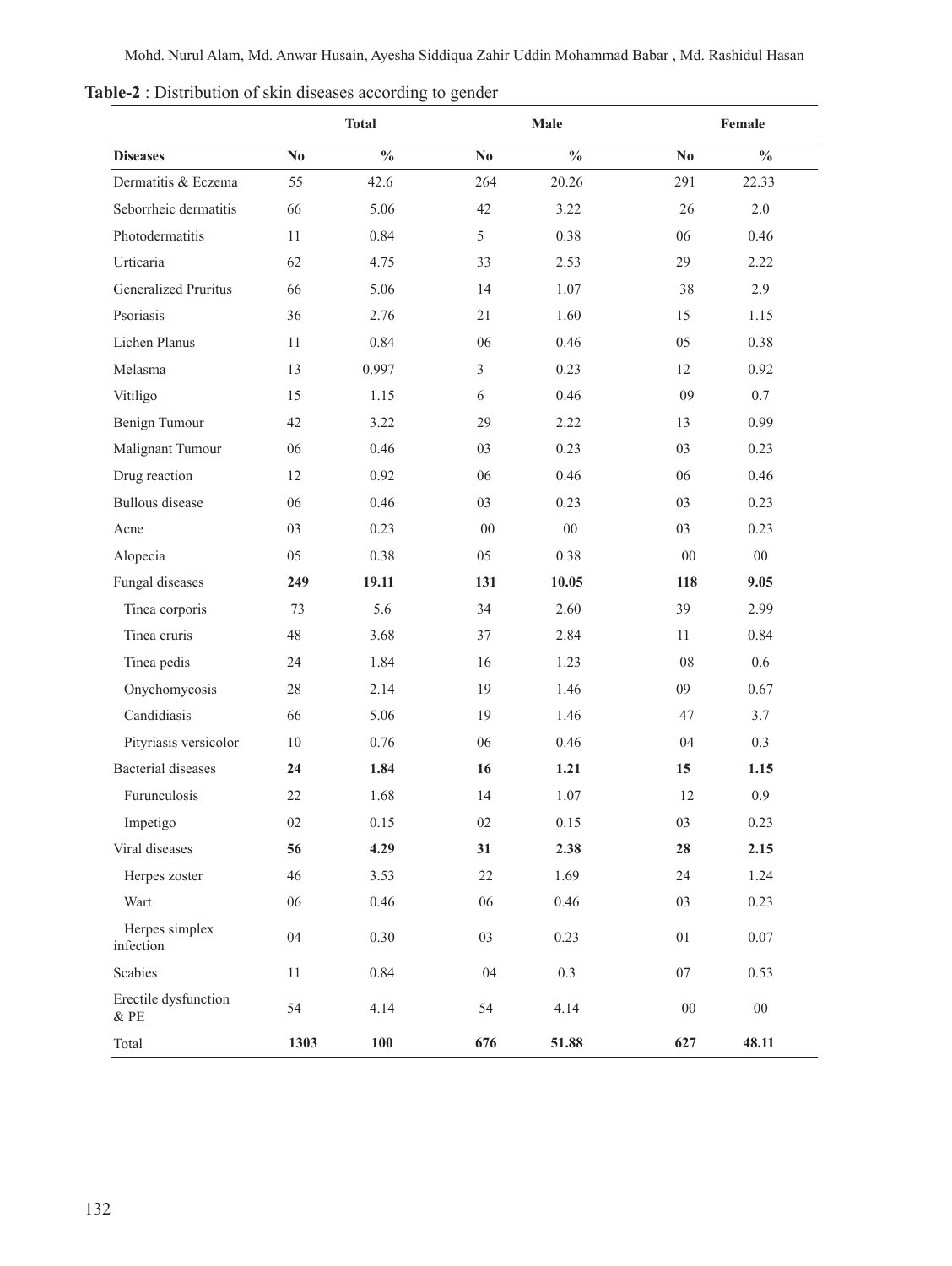The prevalence of skin and venereal diseases among the geriatric patients attending in a tertiary care Hospital in Dhaka, Bangladesh

|                             | <b>Total</b>   |               | $60-69$ years |               | 70-79 years    |               | $\geq 80$ years |               |
|-----------------------------|----------------|---------------|---------------|---------------|----------------|---------------|-----------------|---------------|
| <b>Diseases</b>             | N <sub>0</sub> | $\frac{0}{0}$ | $\bf No$      | $\frac{0}{0}$ | N <sub>0</sub> | $\frac{0}{0}$ | $\bf No$        | $\frac{0}{0}$ |
| Dermatitis & Eczema         | 555            | 42.59         | 416           | 31.92         | 112            | 8.59          | 27              | 2.07          |
| Seborrheic dermatitis       | 66             | 5.06          | 50            | 3.83          | 12             | 0.92          | 02              | 0.15          |
| Photodermatitis             | 11             | 0.84          | 09            | 0.69          | 01             | 0.07          | $00\,$          | $00\,$        |
| Urticaria                   | 62             | 4.75          | 47            | 3.60          | 09             | 0.69          | 02              | 0.15          |
| <b>Generalized Pruritus</b> | 66             | 5.06          | 34            | 2.60          | 16             | 1.22          | 02              | 0.15          |
| Psoriasis                   | 36             | 2.76          | 20            | 1.53          | 13             | 0.99          | 03              | 0.23          |
| Lichen Planus               | 11             | 0.84          | 10            | 0.76          | 01             | 0.07          | $00\,$          | $00\,$        |
| Melasma                     | 13             | 0.99          | 11            | 0.84          | 02             | 0.15          | $00\,$          | $00\,$        |
| Vitiligo                    | 15             | 1.15          | 13            | 0.99          | 02             | 0.15          | $00\,$          | $00\,$        |
| Benign Tumour               | 42             | 3.22          | 34            | 2.60          | 06             | 0.46          | 02              | 0.15          |
| Malignant Tumour            | 06             | 0.46          | 04            | 0.30          | 02             | 0.15          | 01              | 0.07          |
| Drug reaction               | 12             | 0.92          | 10            | 0.76          | 03             | 0.23          | 01              | 0.07          |
| <b>Bullous</b> disease      | 06             | 0.46          | $00\,$        | $00\,$        | 06             | 0.46          | $00\,$          | $00\,$        |
| Acne                        | 03             | 0.23          | 02            | 0.15          | 01             | 0.07          | $00\,$          | $00\,$        |
| Alopecia                    | 05             | 0.38          | 04            | 0.30          | $00\,$         | $00\,$        | 01              | 0.07          |
| Fungal diseases             | 249            | 19.11         | 186           | 14.27         | 52             | 4.00          | 11              | 0.84          |
| Tinea corporis              | 73             | 5.60          | 56            | 4.29          | 13             | 0.99          | 04              | 0.30          |
| Tinea cruris                | 48             | 3.68          | 32            | 2.45          | 11             | 0.84          | 05              | 0.38          |
| Tinea pedis                 | 24             | 1.84          | 19            | 1.45          | 05             | 0.38          | $00\,$          | $00\,$        |
| Onychomycosis               | 28             | 2.14          | 25            | 1.91          | 03             | 0.23          | 00              | $00\,$        |
| Candidiasis                 | 66             | 5.06          | 47            | 3.60          | 17             | 1.30          | 02              | 0.15          |
| Pityriasis versicolor       | 10             | 0.76          | 07            | 0.53          | 03             | 0.23          | $00\,$          | $00\,$        |
| <b>Bacterial</b> diseases   | 24             | 1.84          | 19            | 1.46          | 05             | 0.38          | 00              | 00            |
| Furunculosis                | 22             | 1.68          | 18            | 1.38          | 04             | 0.30          | $00\,$          | $00\,$        |
| Impetigo                    | 02             | 0.15          | 01            | 0.07          | 01             | 0.07          | 00              | $00\,$        |
| Viral diseases              | 56             | 4.29          | 35            | 2.69          | 12             | 0.92          | 09              | 0.69          |
| Herpes zoster               | 46             | 3.53          | 26            | 1.99          | 11             | 0.84          | 09              | 0.69          |
| Wart                        | 06             | 0.46          | 05            | 0.38          | 01             | 0.07          | $00\,$          | $00\,$        |
| Herpes simplex<br>infection | 04             | 0.30          | 04            | 0.30          | $00\,$         | $00\,$        | $00\,$          | $00\,$        |
| Scabies                     | 11             | 0.84          | $07\,$        | 0.53          | 02             | 0.15          | $02\,$          | 0.15          |
| Erectile dysfunction & PE   | 54             | 4.14          | 48            | 3.68          | 04             | 0.30          | $02\,$          | 0.15          |
| Total                       | 1303           | 100           | 959           | 73.60         | 279            | 21.42         | 65              | 4.98          |

**Table-3**: Distribution of skin diseases according to age group

### **Discussion:**

All over the world as well as in Bangladesh, the elderly population has been increasing.<sup>5</sup>The number of aged population has increased from 1.38 million to 7.59 million from the year of 1974-2001.<sup>6</sup> Bangladeshis the seventh largest populated (152.51 million) and most densely (1015 person live per square kilometers) country.<sup>7</sup> According to world population aging report 2013, worlds population 60+, 65+, and 80+ were 840628, 570459 and 120199 respectively. Moreover this number were 468549, 307699 and 57576 in Asia, 60033, 38513 and 5248 in Africa, 169874, 125152 and 33239 in Europe.<sup>8</sup> In our study, the most frequent dermatological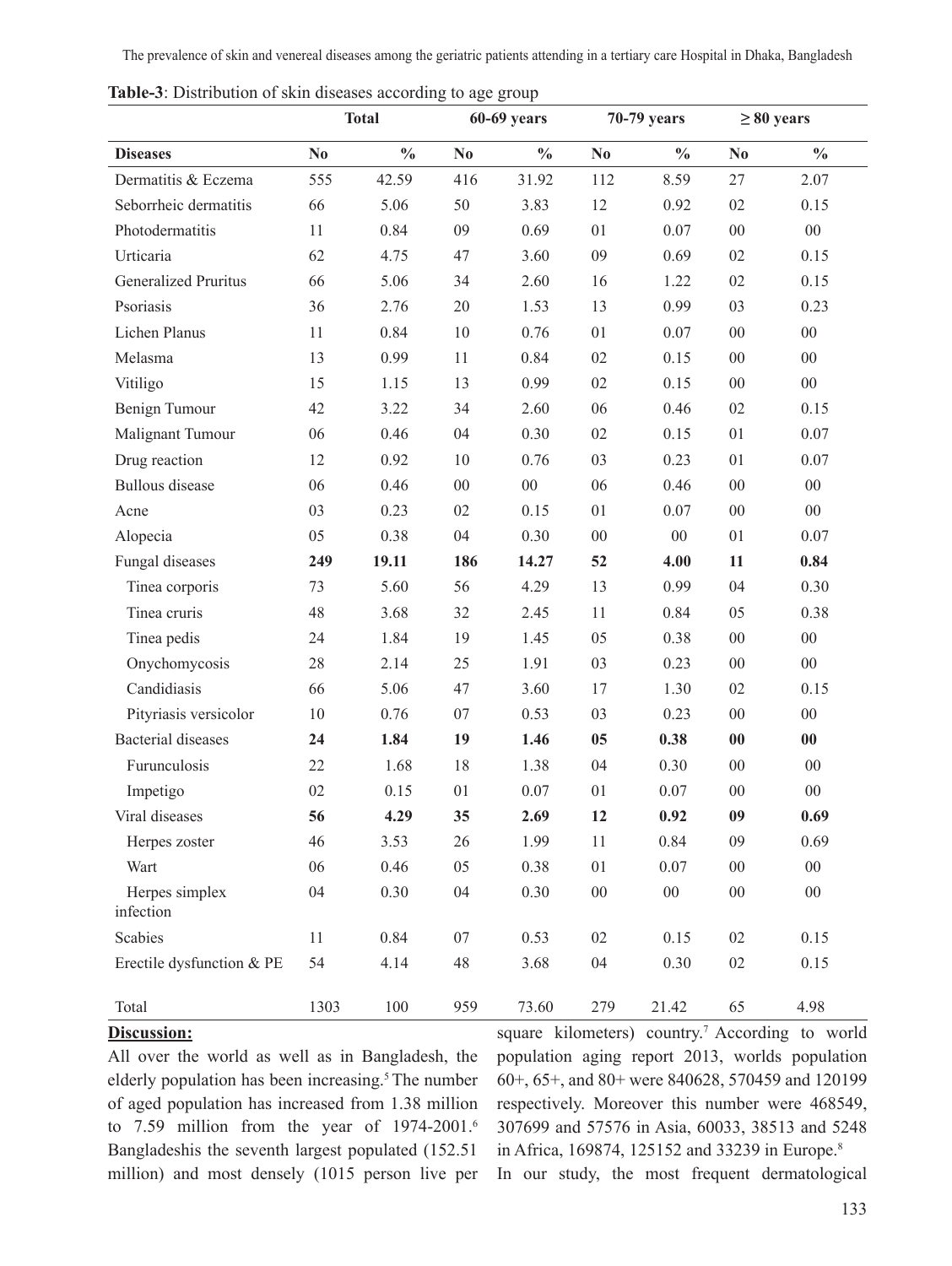complaints of elderly people were eczematous dermatitis (42.6%). Most of these eczematous dermatitis in these cases were asteatotic dermatitis. The higher prevalence is due to excessive bathing with hot water and strong soap, increased sensitivity to the irritants and allergen due to epidermal barrier dysfunction.9 Besides, the eczematous lesions are medically resistant in such patients.<sup>10</sup> Other studies<sup>11-14</sup> have shown frequency of dermatitis ranging from 16.3% to 58.7%, which is compatible with the findings of our study.

Fungal infections were the most common infections in our study, similar to other studies.<sup>11,15</sup> In our study frequency of fungal and viral infection is 19.06% and 4.29% respectively. The frequency of these infections were 38% and 12.3% respectively in one study, $11$  but 3.4% and 4.0% respectively in another study.<sup>14</sup> In our study the most frequent fungal infections were tinea corporis (29.3%), candidiasis (26.5%), tinea cruris (19.28%), onychomycosis (11.24%), tinea pedis  $(9.64\%)$  respectively. But another study<sup>17</sup> shows, most commonly found fungal infections were tinea pedis (48.5%), tinea unguium (28.4%), tinea corporis (13.6%), pityriasis versicolor (5.7%) respectively.

Among viral infections, herpes zoster (82.14%), and wart (10.7%), herpes simplex infection (7.14%) were most frequently seen. The frequency of herpes zoster, warts and herpes simplex infections were 78.4%, 16.4%, 4% respectively in one study, $12$  and were 52.1%, 33.8%, 13.9% in another,<sup>11</sup> which are nearly similar to our study. but in another study<sup>17</sup> wart (44%) was found more than herpes zoster (35.5%). The reactivation of varicella zoster virus usually causes herpes zoster infection in elderly patients.<sup>1,18</sup> Pruritus was usually the most frequent complaint in dermatological survey in the elderly. In previous studies.<sup>19,20</sup>The frequency of pruritus was found from 1.2% to 14.2% in different studies.<sup>11-14</sup> The frequency of generalized pruritus was 5.06% in our study.

The risk of developing melanoma and nonmelanoma skin cancers significantly increases with aging mainly due to decreased DNA-repair capacity, decreased immune survillence and accumulation of carcinogenic material during aging.<sup>1</sup> in previous studies, the incidence of benign tumour was 3.22% and malignant tumour was 0.46%. in previous studies, the incidence of 12.6%.11-14The frequency of malignant neoplasm in our study is somewhat lower than that of previous studies. The low prevalence may

be due to the fact that, they present more commonly in surgery outdoor instead of dermatology outdoor. The incidence of bullous disease was 0.46% in our study, which was much lower than other studies.<sup>21,22</sup> May be most of the bullous disease patient went to medicine department through emergency, instesd of dermatology OPD.

The frequency of drug reaction is increased in the elderly population because of multiple drug use.<sup>10</sup> Besides, drug induced autoimmune skin diseases such as pemphigus, bullous pemphigoid and lupus erythematosus. The most common drug reactions in skin are itching, exanthema and urticaria in geriatric persons.<sup>1</sup> In our study the drug reaction frequency was  $0.92\%$ . in one study<sup>11</sup> the drug reaction frequency in elderly population was  $0.5\%$  and another<sup>12</sup> shows 1.4%. So our study result is compatible with the previous studies.

Total 1303 patients of age 60 years and above were incuded in our study. Our study shows slight male predominance (male : female) =  $(1.08:1)$ . This is similar with the findings of other studies $3,16,21$ and contrary to a study.<sup>20</sup> Most of the population belonged to the age group 60-69 year (73.6%), this was in accordance with other studies.<sup>15,21</sup>

# **Conclusion :**

The objective of this study was to find out the percentage of common dermatological problems of geriatric patients, so that we can prevent, diagnose and treat them. Most of the diseases found by the study could have been prevented by protective measures. Health education programme to be formulated about dermatological problems to include general and practical preventive information. These would improve the quality of life among the elderly population.

**Conflict of interest:** Authors declared no conflict of interest

## **Author's contributions:**

Data gathering and idea owner of this study: Mohd. Nurul Alam, Md Anwar Husain

Study design: Mohd. Nurul Alam, Ayesha Siddiqua Data gathering: Mohd. Nurul Alam, Md Anwar Husain, Zahir Uddin Mohammad Babar, Md. Rashidul Hasan

Writing and submitting manuscript: Mohd. Nurul Alam, Ayesha Siddiqua, Md. Rashidul Hasan Editing and approval of final draft: Mohd. Nurul Alam, Md Anwar Husain